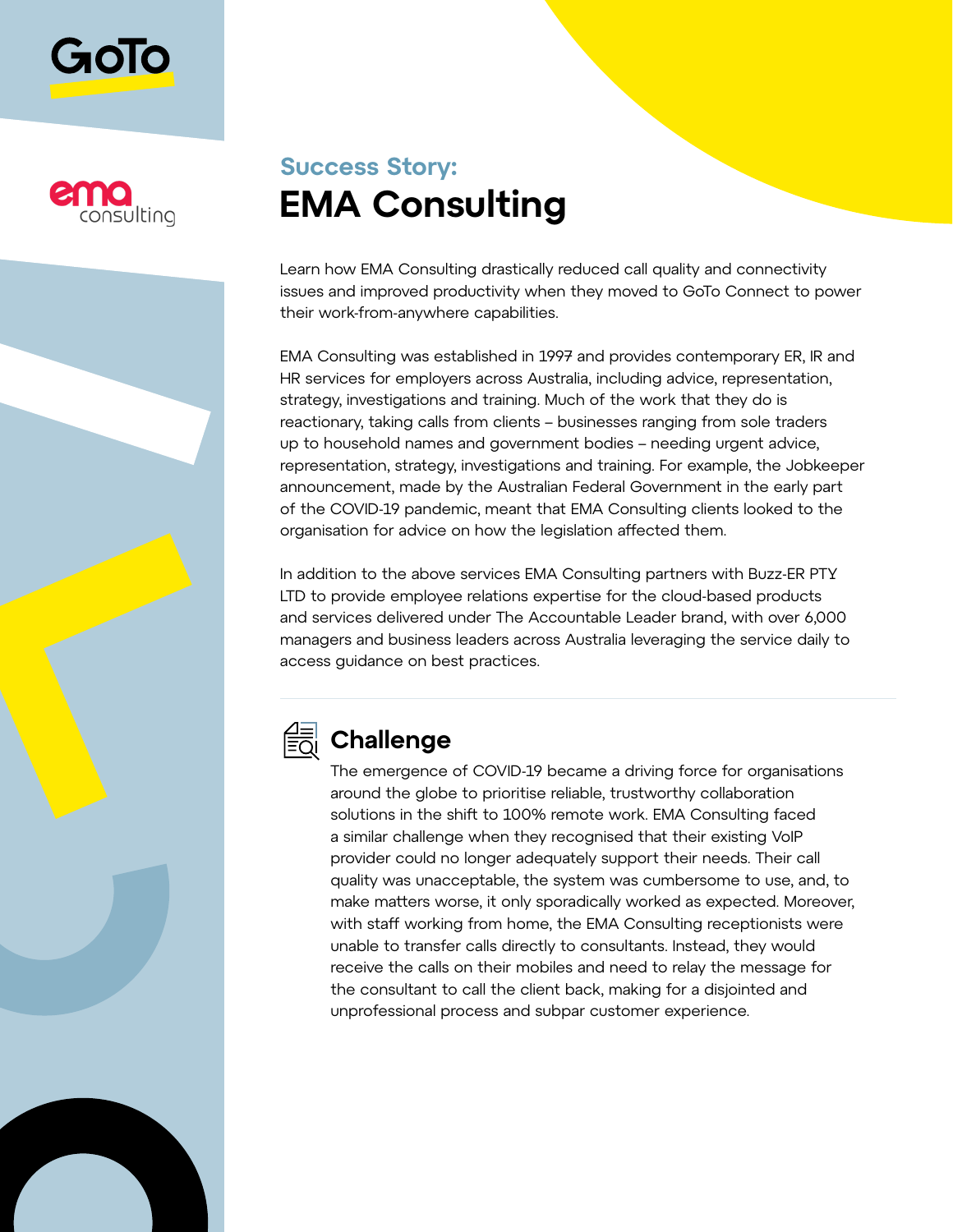"Given how successful our working from home experience was – some of which is attributable to GoTo Connect – it has allowed us to open up that opportunity to people."

**Elaine Smith** General Manager, EMA Consulting





Additionally, whenever EMA Consulting needed to make changes, they needed to pay the provider and wait for the work to be completed, losing valuable time and money. Elaine Smith, General Manager at EMA Consulting, shared her frustrations with the situation, "Most of our work comes through the phone, so it is important that the call quality is good. Our provider would tell us to check our packets and there was never a resolution. There was a period where we couldn't take calls and the whole system went down. That's how we get business and talk to clients." With their very business at stake, they began the search for an alternative provider.

#### **Solution**

EMA Consulting soon discovered a solution that piqued their interest, GoTo Connect by GoTo. While prior experience had taught them to be skeptical of new solutions, their hesitations and fears were put to rest with GoTo Connect's accommodative onboarding process. "I was surprised at how good the onboarding was. I get nervous rolling out new systems because often what's promised doesn't happen. It was a big surprise that it happened so seamlessly which was great," stated Elaine. Between the helpful hardware set-up service to working with the friendly GoTo team, Elaine added, "The fact that you can provide that service in times like these is fantastic."

Switching from their previous provider to GoTo Connect was a seamless transition. Customers didn't know that EMA Consulting staff were still at home and couldn't tell the difference other than recognising the improved call quality, a major win for the team.

"People have the ability to have calls while on a walk down to the café. With the GoTo Connect app, clients are getting the person they're after, whether they're in the office or not. It's a seamless experience and unified business front. It doesn't matter if our people are spread out in different suburbs, it's like everyone is sitting in the office," said Ashleigh Smith, Director at EMA Consulting. This aided in creating a professional façade and stellar customer experience, two desirable outcomes the team was thankful to have.

As the pandemic hit, a shift occurred in the industrial relations landscape, leaving EMA's customers with a lot of uncertainty regarding how to move forward. Thankfully, the EMA team was able to leverage their existing access to GoTo Training as a platform to host weekly webinars to address common questions and provide critical advice to help customers through this turbulent period. This enabled EMA Consulting to stretch their limited time and resources to help more customers in a shorter amount of time – a winwin for all involved. "It was so critical to help employers to survive during this period. The ability to use GoTo Training in that instance was really important. People were in shock, but they could get information without paying \$500 an hour to get advice," said Ashleigh.